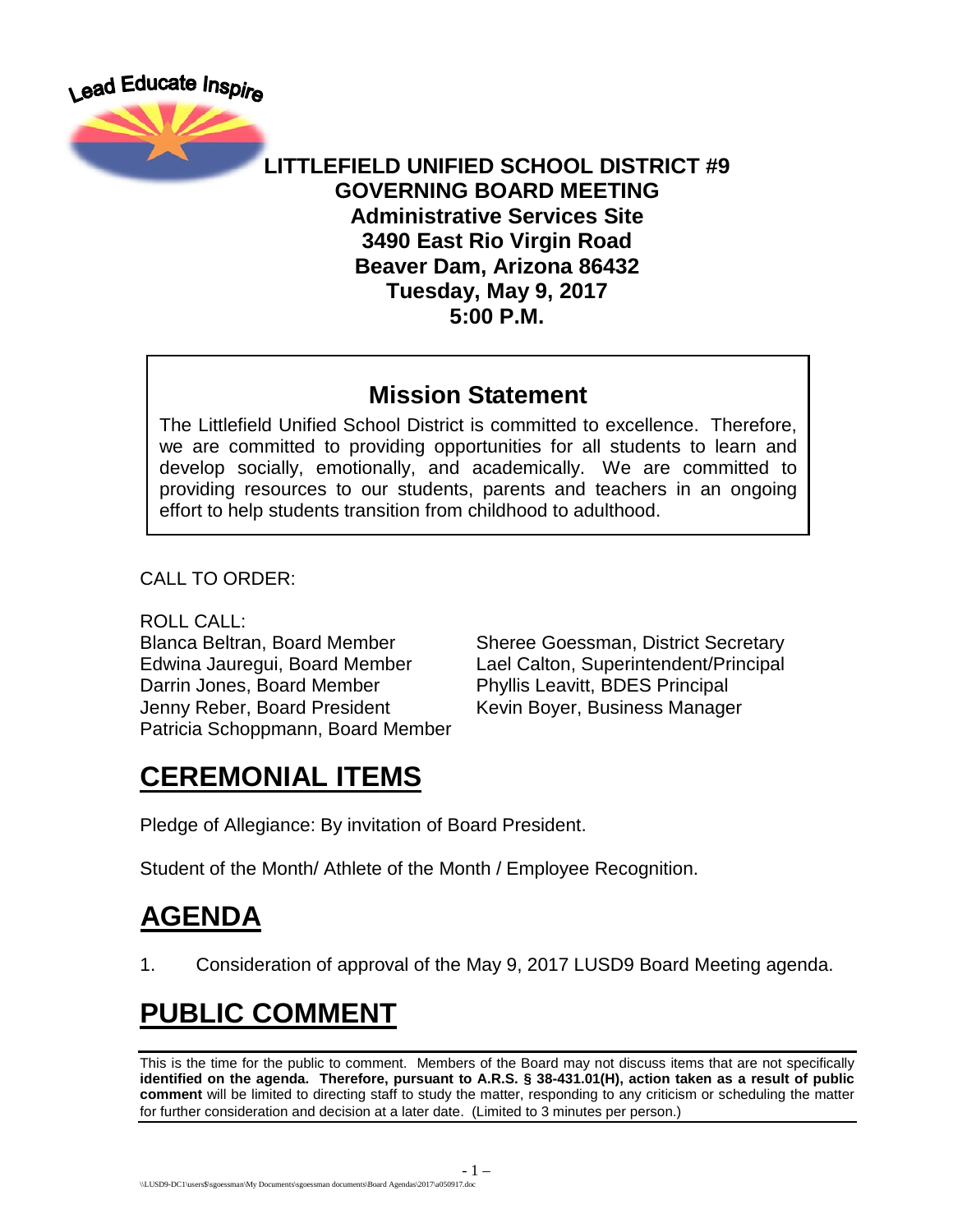

2. Public Comment.

## **INFORMATION AND DISCUSSION:**

- 3. Student Council Report.
- 4. Mr. Boyer, Business Manager.
	- a. Student Activity Account Balance.
	- b. Food Service Financial.
	- c. Small Schools Transportation Award.
	- d. Other
- 5. Mrs. Leavitt, Elementary Principal
	- a. Elementary School Update
	- b. Other
- 6. Mrs. Calton, Superintendent/Principal
	- a. Recognition Thank you
		- i. Mesquite Ford Dealership Prom
		- ii. Panaca, NV Elementary School donated 2 busses (Lincoln County School District)
		- iii. Scholarships Virgin River Communities \$500 (Peggy Owen)
	- b. Upcoming Dates
		- i. Thursday, May  $11^{th}$  Senior Dinner hosted by Junior Class Governing Board Invited.
		- ii. Saturday, May  $13<sup>th</sup>$  Alumni Games 8:00 a.m. to 4:00 p.m.
		- iii. Monday, May 22<sup>nd</sup> End of Year Academic Award's Assembly at 12:45 p.m. – Board Members will be receiving a certificate – please plan to attend.
		- iv. Friday, May  $26^{th}$  End of Year Luncheon 12:30 p.m. 1:30 p.m. Governing Board Invited.
		- v. Friday, May  $26^{th}$  Graduation at 5:00 p.m. Board is required to be at the office at 4:00 p.m. An invitation will be in the mail.
	- c. School Update
	- d. Other
- 7. Board Reports.
	- a. Other
- 8. Update on Old Littlefield School.

### **CONSENT AGENDA**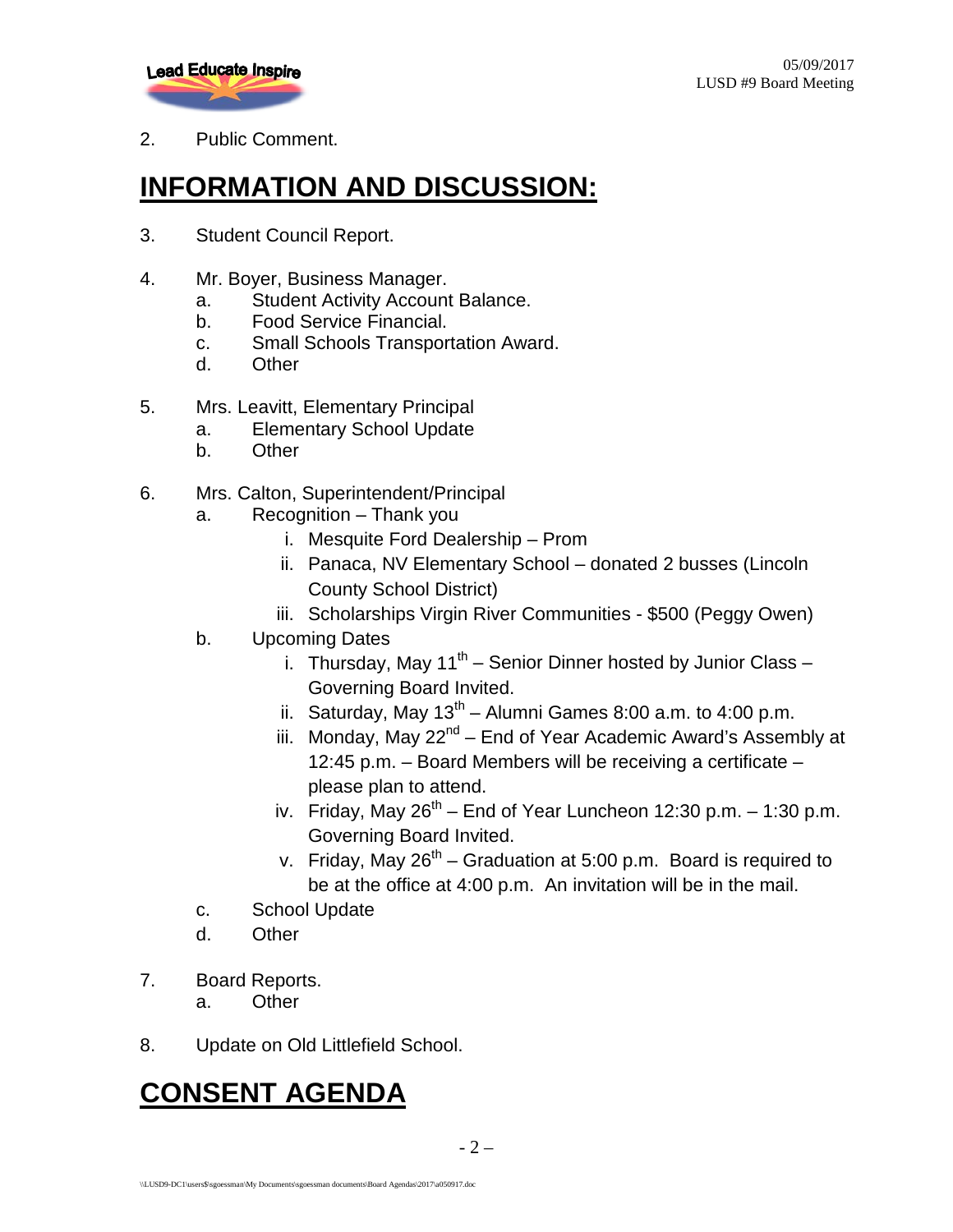

Approval of Routine Orders of Business. Documentation concerning the matters on the Consent Agenda may be reviewed at the Littlefield Unified School District Office, located at 3490 East Rio Virgin Road, Beaver Dam, Arizona. Any Board Member may request an item be pulled off the agenda for further discussion.

- 9. Consideration of approval of the April 19, 2017 Regular Meeting Minutes.
- 10. Consideration of approval of Vouchers:
	- a. LUSD9 Payroll Vouchers: 22/1722 and 23/1723.
	- b. LUSD9 Vouchers: 1021.

(Members of the public may view the content of the vouchers 24 hours prior to the board meeting in the district office.)

11. Consideration of non-renewal of Emergency Teaching Licenses for the 2017/2018 School Year.

| <b>Name</b>         | <b>Position Location</b>                     | <b>Last Day</b> |
|---------------------|----------------------------------------------|-----------------|
| <b>Jack Ballard</b> | Emergency Teacher / Junior High School       | 05/26/2017      |
| Megan Porter        | <b>Emergency Teacher / Elementary School</b> | 05/26/2017      |
| Isela Zarate        | <b>Emergency Teacher / Elementary School</b> | 05/26/2017      |

12. Consideration of the following staff resignations/terminations:

| <b>Name</b>            | <b>Position Location</b>                | <b>Last Day</b> |
|------------------------|-----------------------------------------|-----------------|
| Dale Coreson           | Full-Time 7-12 Grade Guidance Counselor | 05/26/2017      |
| <b>Sherrie Daniels</b> | <b>Lead Food Service Worker</b>         | 05/05/2017      |
| <b>Phyllis Leavitt</b> | <b>Elementary Principal</b>             | 06/09/2017      |
| Jessica Mendoza        | 7-8 Grade English & Math                | 05/26/2017      |
| <b>Heidi Petersen</b>  | 9-12 Grade Math                         | 05/26/2017      |

13. Consideration of approval of FY 2017/2018 Certified Personnel Ratification as per the attached list, including the following:

| <b>Name</b>  | <b>Position</b>                         | <b>Effective</b><br>Date |
|--------------|-----------------------------------------|--------------------------|
| Kevin Leany  | 7-12 Grade Math Teacher                 | 08/14/2017               |
| Dale Coreson | Part-Time 7-12 Grade Guidance Counselor | 08/14/2017               |

#### **ACTION ITEMS AND/OR DISCUSSION**

- 14. Presentation and approval of FY 2015/2016 Audited Financial Reports.
- 15. Consideration of approval of 2016/2017 Budget Revision per ARS 15-903.
- 16. Discussion and possible action regarding upcoming Board Conferences: a. ASBA Summer Leadership Institute – June 8-10, 2017 – Flagstaff, AZ.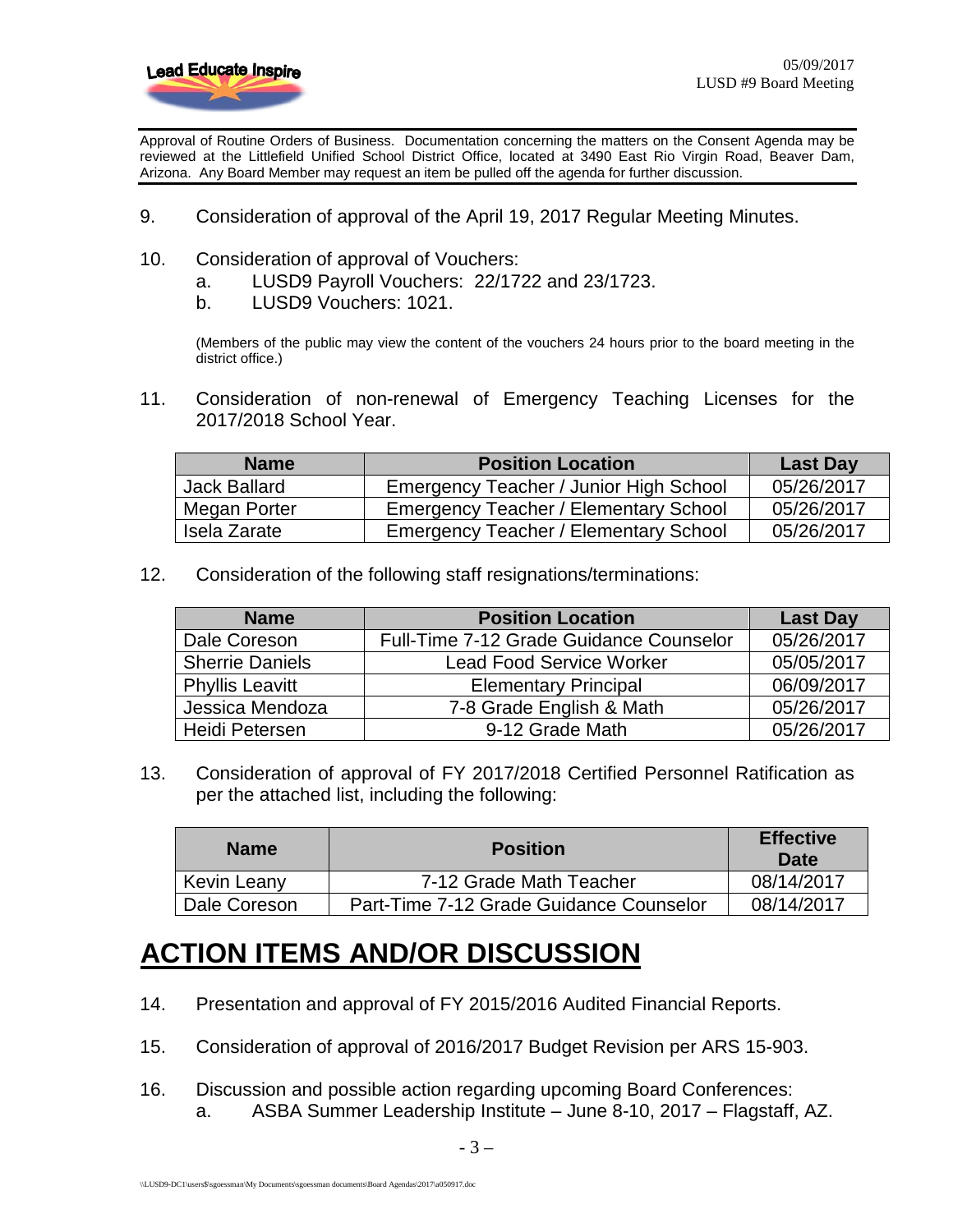

- b. ASBA  $41<sup>st</sup>$  Annual Law Conference September 6-8, 2017
- c. 2017 Mohave County Meeting September 21, 2017 Kingman, AZ.
- d. ASBA Annual Conference December 13-15, 2017 Phoenix, AZ.
- 17. Consideration of approval of Student Activity Fees for the 2017/2018 School Year:
	- a. Beaver Dam Jr./Sr. High School in the amount of \$25 unless paid during enrollment week then it is \$15 and authorization to allow the School Principal to waive the fees as deemed fit.
	- b. Beaver Dam Elementary School in the amount of \$10 and authorization to allow the School Principal to waive the fees as deemed fit.
- 18. Consideration of first reading of the following policies:
	- a. BGD Board Review of Regulations.
	- b. DIE Audits/Financial Monitoring.
	- c. DJE Bidding/Purchasing Procedures.
	- d. GCCA Professional/Support Staff Sick Leave.
	- e. IJ Instructional Resources and Materials.
	- f. IJNDBA Website Accessibility.
	- g. JFABD Admission of Homeless Students
	- h. JFB Open Enrollment
	- i. JFBA Unsafe School Choice
	- j. JLCC Communicable / Infectious Disease
	- k. JR Student Records
	- l. JRR Student Surveys
	- m. LBD Relations with Charter Schools
- 19. Review, discuss, and possible action of student up for admission, discipline, and/or expulsion. (Executive Session – ARS 15.843. The meeting and any action concerning discipline are not subject to the open meeting law and is not open to the public.)
- 20. Agenda items for the June Meeting.

#### **INFORMATION ITEMS**

- 21. News articles about the schools.
- 22. Notification of Regulations & Exhibits:
	- a. Exhibit GCF-ED: Professional Staff Hiring
	- b. Exhibit GDF-EE: Support Staff Hiring
	- c. Exhibit DGJ: Support Staff Hiring
	- d. Regulation IHBJ-R: Indian Education
	- e. Exhibit JFABD-EB: Admission of Homeless Students